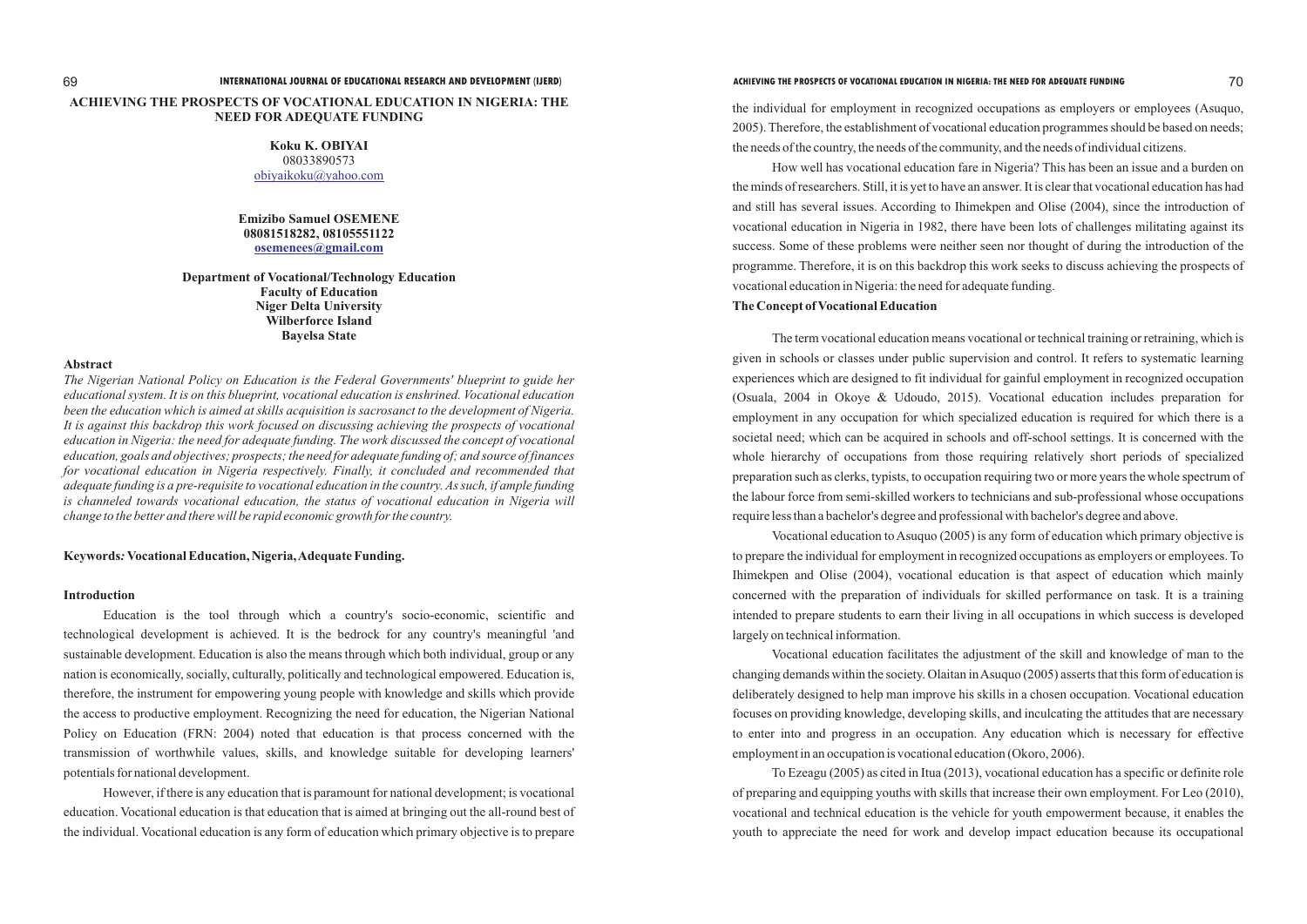contents offer the trainee the opportunity to acquire skills attitudes, interest and knowledge to perform such socio-economic works that are beneficial not only to the individual but to the society.

# **Goals and Objectives of Vocational Education in Nigeria**

Having identified the important of vocational education to national development, the Federal Government of Nigeria deems it fit for its inclusion in the National Policy on Education. This policy in different sections stated the need for skills acquisition in self-reliance. The National Policy on Education (FRN: 2004) in section 1(8f), Section 7 (40 d & e and 42) and section 8(59a&d) and also (FRN: 2014) in section 1(9f), section 3(50) and sections 5 (81a, c & d) stated the following as goals and objectives of vocational education.

- acquisition of competencies necessary for self-reliance;
- an instrument for promoting environmentally sound sustainable development;
- a method of alleviating poverty;
- provide the technical knowledge and vocational skills necessary for agricultural, commercial and economic development;
- provide trainee manpower in the applied science, technology and business particularly at craft, advance craft and technical levels;
- ·give training and impart the necessary skills to individual for self-reliance economically;
- ·contributes to national development through high level relevant manpower training;
- ·acquire both physical and intellectual skills which will enable individuals to be self-reliant and useful member of society;
- acquisition of functional skills and competencies necessary for self-reliance;
- provide high quality career counseling and lifelong learning programmes that prepare students with the knowledge and skills for self-reliance and the world of works; and
- reduce skill shortages through the production of skilled manpower relevant to the needs of the labour market.

In all, the Policy states that technical and vocational education and training is used as a comprehensive term referring to those aspects of the educational process involving, in addition to general education, the study of technologies and related sciences and the acquisition of practical skills, attitudes, understanding and knowledge relating to occupations in various sectors of economic and social life (FRN: 2004:29 & 2014:24).

From the above stated goals and objectives, it is important to mention here that vocational education should be given its pride of place in Nigerian educational system. In consonance with this Egumu, Akpotohwo and Ogeibiri (2017) aver that vocational education should be part of the ongoing mass literacy campaigns, adult education, non-formal education as well as special education for the physically challenged e.g. the blind, deaf, dumb etc. this is to ensure that such programmes are relevant and meaningful to the individuals (recipients) and to the society generally.

# **KOKU K. OBIYAI, EMIZIBO SAMUEL OSEMENE ACHIEVING THE PROSPECTS OF VOCATIONAL EDUCATION IN NIGERIA: THE NEED FOR ADEQUATE FUNDING 72**

#### **Prospects of Vocational Education in Nigeria**

Despite all the challenges facing vocational education in Nigeria the future of the programme is bright. According to Ordu (2017), various fields of occupations have professionalized their services. A study of emerging trends shows this bright future in a way that those who are ready to key-in would have the sky as their limits. It is necessary to note that vocational education enhances man's desire for productive life to adjust in the occupation that appears to be productive to him. Asuquo (2005) warned that vocational education is necessary now for youths and students because the labour market has become over stretched. He further emphasized that this is a time:

> the civil service can no longer absorb all our graduate; a time government is trying to hands of from shouldering some social responsibilities; a time the economy can no longer tolerate dependency; a time governments the world over preach self-employment and job creation (p, 9).

For graduates to survive in this fast changing world, the individual must be creative and innovative. This is so because getting the right sort of education is going to be more crucial than ever before. However, Osuala (2004) affirmed that for an individual to enter into an occupation, he needs the vocational skills that are required by that occupation. This means that every occupation has vocational contents relevant to the field. This also translated to the fact that talented graduates from the prgoramme who saw the vision and worked towards acquisition of skills and competencies would play in the economic development of the nation. In view of the above, the following are some of the prospects of vocational education as noted by Asuquo (2005) and Ordu (2017).

- 1. Entrepreneurship and employment
- 2. Reduction in crime and social strife (friction)
- 3. Industrial resolution
- 4. Favourable balance of trade
- 5. Diversification of the economy
- 6. Improved social infrastructural facilities
- 7. Technological growth and development
- 8. Dignity of labour and value of work
- 9. Research works in the field
- 10. Self-development of educators
- 11. Political stability and good governance

# **The Need forAdequate Funding of Vocational Education in Nigeria**

The success of any system of education is hinged on proper planning framework, efficient administration and adequate financing. Education is a capital intensive social services, which requires adequate financial provisions from all tiers of government for successful implementation of its programmes (FRN:, 2014:62 & 70).

Of all the constraints facing Nigeria education more so in vocational educational the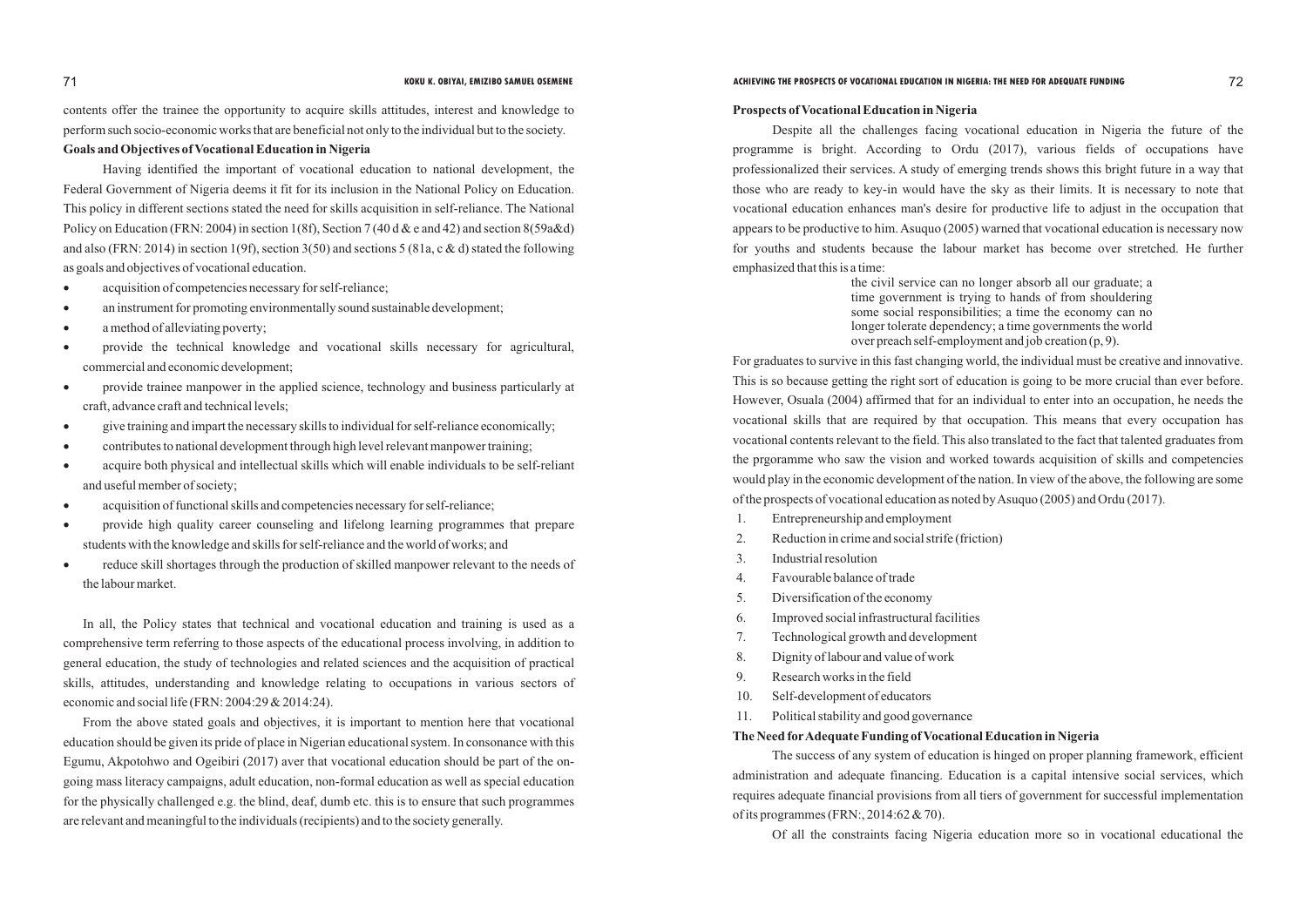constraint of funding appears to be the most potent. Putting this is global perspective; Combs

(1968:45) had posited that;

Money is absolutely crucial input to any education system. It provides the essential purchasing power with which education acquires it human and materials input. With too little money, education can be helpless, with ample supply it problems become more manageable even though they do not vanished.

Government attitude towards the funding of vocational education is disgusting and appalling. Nigeria is probably the only country in the world where you can find any laudable and beautiful programme on papers, implementation and funding is always a problem. This is also true for vocational education in Nigeria; as it is evidenced on the table below;

**Table 1: Federal Government Budgetary Allocation to Education Sector of Nigeria Economy (2010-2019)** 

| S/N | Year         | <b>Total Budget</b> | <b>Allocation to</b> | % allocation |
|-----|--------------|---------------------|----------------------|--------------|
|     |              | $(\mathbb{N})$      | education (N)        |              |
| 1.  | 2010         | 5.160trn            | 249.09bn             | 4.83%        |
| 2.  | 2011         | 4.972trn            | 306.36bn             | 6.16%        |
| 3.  | 2012         | 4.877trn            | 400.15bn             | 8.20%        |
| 4.  | 2013         | 4.987tm             | 426.53bn             | $8.55\%$     |
| 5.  | 2014         | 4.962trn            | 493bn                | 9.94%        |
| 6.  | 2015         | 5.068trn            | 392.2bn              | 7.74%        |
| 7.  | 2016         | $6.061$ trn         | 369.66bn             | 6.10%        |
| 8.  | 2017         | 7.444trn            | 550bn                | 7.38%        |
| 9.  | 2018         | 8.612trn            | 605.8bn              | 7.03%        |
| 10. | 2019         | 8.83trn             | 620.5bn              | 7.05%        |
|     | <b>Total</b> | 60.973trn           | 4.45bn               | 7.30%        |

**Source:** https:www.vanguard.ngr.com/2018/04/education-free-fall/

From Table 1 it was observed that funding of the Nigerian educational system from 2010- 2019 has been haphazard. Indeed, the Federal Government allocation to education in the last 10years has been miserly. Out of a budget of N60.973trillion, only N4.45 trillion or 7.30 percent (see Table 1 above) was allocated to the sector. The year 2010 has the lowest, N249.09 billion (4.83%) budgetary allocation, while the highest allocation N493 billion (9.94%) of funds was in 2014 respectively. Thus, in the 10 years (2010-2019) under consideration Nigeria has not performed to expectation in terms of education funding in the country, as the Federal Government has not allocated more than 9.94% of her annual budget to education.

Despite the huge amount of revenue at her disposal the country has not met the 26% benchmark of annual allocation of funds to education as recommended for developing countries by

# **KOKU K. OBIYAI, EMIZIBO SAMUEL OSEMENE ACHIEVING THE PROSPECTS OF VOCATIONAL EDUCATION IN NIGERIA: THE NEED FOR ADEQUATE FUNDING**

<https://punch.com/2019-budget-education-get-n620-5bn-against-unnescos-advice>

the United Nations Educational, Scientific and Cultural Organization (UNESCO) (Abali & Nwapi, 2017). Instead of striving to achieve that minimum recommendation, the funding of education is decreasing. According Dawari (2012), it was the neglect of the education sector that warranted UNESCO's recommendation of 26% of the nation's budget provision to education, but this was not followed due to high level of corruption. Funds that should have be allocated to the education sector and diverted to other less important sectors due to corrupt financial practices.

Inadequate funding has been identified as the major reason for the rot and challenges in vocational education in Nigeria. According to Momoh (2012) in Okoye and Arimonu (2016), government lack of commitment to technical (vocational) education and funding has weakened technical (technical (vocational) education in Nigeria. That, a direct consequence of this is that while the number of technical (vocational education institution is dwindling in bounds. In corroboration, in a study by Isah, Che and Abu (2013) on a study of the problems for the development of technical and vocational education in Katsina State, Nigeria, with a total number of 37 respondents and with a 74% response, stating that there is inadequate finance to buy modern equipment, materials for practical works, inadequately equipped laboratories and workshops are among the reasons for less development of TVE in Katsina State, Nigeria. Although, vocational education has made some notable impacts on the Nigerian society, especially in respect to the products of the training programme who are contributing their quota to the economic growth and development of the nation through various industrial establishments.

However, inadequate funding of vocational institutions has caused the turning out of some half-baked graduates because of lack of fund to build and maintain workshops, laboratories or even purchases modern equipment. Staffing of vocational education is generally inadequate due to poor funding. Experienced and skilled teachers may not be employed. Even those that are employed, due to poor remuneration do not stay long in the teaching profession, but drift to some other lucrative jobs especially in industries and abroad. Consequently, in experienced and unqualified vocational teachers are employed thereby lowering academic standard, resulting to wastage in the achievement of the prospects of vocational education in Nigeria. In a related development, Isah, Che and Abu (2013) further affirmed that, the shortage of school workshops and laboratories to provide work experiences increase the problems of TVE development. The use of outdated equipment and facilities to train students worsen the problem as well. Also, inadequate teaching materials made the problem more rigid. There is also inadequate and less number of competent teachers and instructors in training institutions, lack of in-service programme for teachers to upgrade their skills and poor salaries and incentives for teachers contribute to the problems of TVE development in Katsina State, and in Nigeria in general.

Okeke and Eze (2010), reported that sufficient fund has not been channeled to vocational and technical education which is a major problem plaguing the system. Similarly, Okeke in Obiyai and Ehimen (2017) observed that poor funding causes acute shortage of necessary facilities needed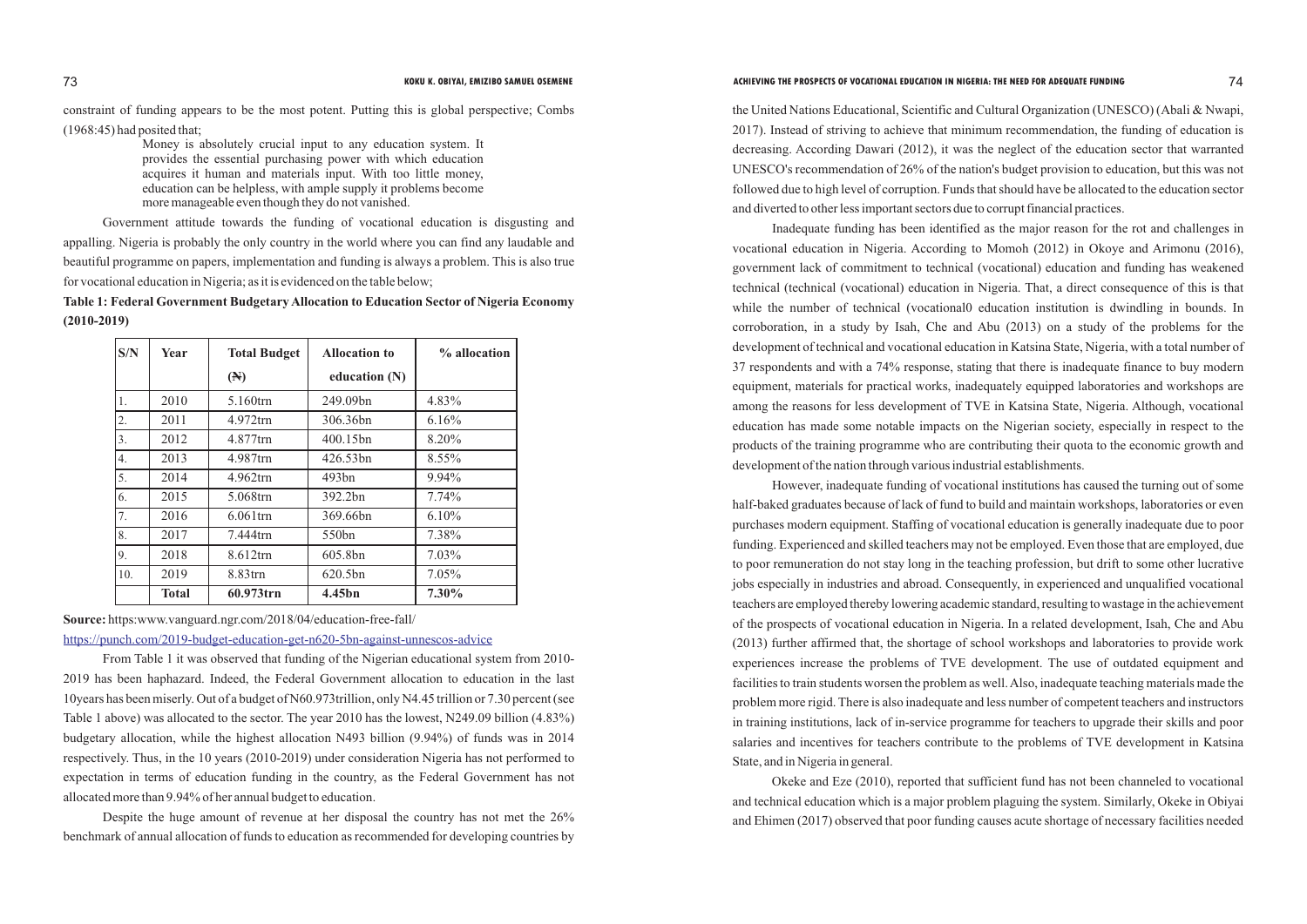for effective implementation of the programme. Ajayi, Arogundadade and Ekundayo (2007) also affirmed that the neglect of vocational and technical education in the areas of adequate personnel, financial support and facilities to encourage vocational and technical education are robbing the nation of the contributions of their graduates would make in the economy.

## **Sources of Finance for Vocational Education in Nigeria**

There are two major sources of finance to vocational education otherwise referred to as revenue. These sources include; internal and external sources of finance (Amadi & Johnwest 2016). Financé from either source is used for capital expenditure or recurrent expenditure. The internal sources of school finance include; school fees, income from investments or educational entertainment activities, sales and services etc (Ebong 2004 in Amadi & Johnwest, 2016). While the external sources include government grants, subventions, loans, non-governmental donations, endowment fund and appeal funds. For clarity, the sources of finance for vocational education are highlighted below;

- 1. Budget allocation by government
- 2. Students' school fees
- 3. Endowment fund/donations
- 4. Companies, international organizations, multi-national organizations and nongovernmental organizations
- 5. Sales and services
- 6. Consultancy services
- 7. Industrial Training fund
- 8. Alumni Association and Aids
- 9. Host Communities
- 10. Parents-Teachers Association (PTA)

# **Conclusion and Recommendations**

Vocational education which primary objective is to prepare the individual for employment in recognized occupations as employers or employees is sacrosanct to the development of Nigeria, hence, its enshrinement in the Nigerian National Policy on Education. Therefore, adequate funding is a pre-requite to vocational education in the country. If ample funding is channeled towards vocational education, the status of vocational education in Nigeria will change to the better and there will be rapid economic growth for the country. As such, for funds to be made available for the achievement of the prospects of vocational education in Nigeria; there is every need for the establishment of Internally Generated Revenue mechanism by institutions running vocational education programmes to avoid the sole dependence on government for their needs. The varnishing school crops and livestock farms should be restored and/or revitalized and income from there could be ploughed back to ameliorate some of the pressing problems of vocational education. Also, institutions that run vocational education programmes should partner with individuals,

Egumu, A. C., Akpotohwo, F.C. & Ogeibiri, C. (2017). *Introduction to vocational and technical education: A contemporary approach.* Beau Bassin, Mauritius, LAP LAMBERT Academic

organizations and even with the government to ensure increased funding. They could do this by instituting distinguished personality chairs in vocational education and consultancy services. As a means of spurring or boosting up the interest on the part of distinguished guests, some specific structures, buildings, laboratories, or farm could be named after such personalities. This would encourage more of such people to finance the building and some other activities of vocational education.

### **References**

Abali, S.O. & Nwapi, M.I. (2017). Funding and corruption in tertiary education in Nigeria: Implications for national development. In A.A. Adeyinka, J.C. Buseri, T.T. Asuka, A.C. Egumu, A.A. Agih & F.G. Paulley (Eds). *Education for the reduction of corruption in Nigeria. Abook of readings.* Port Harcourt, University of Port Harcourt Press, 129-136.

Ajayi, I.A., Arogundadade, B.B. & Ekundayo, H.T. (2007). Assessing the realities and challenges off technical education in Imo State secondary school education system. *Nigerian journal of* 

Amadi, N.S. & Johnwest, E.K. (2016). Current Trends in financing vocational education in Nigeria.

Asuquo, E.E. (2005). *Fundamentals of vocational and technical education.* Kano, Smith Standard

Combs, P.H. (1968). *The world education in crises*: *A system analysis.* New York: Oxford

- 
- *educational administration and planning, 7(1), 63-67.*
- *International Journal of Education and Evaluation,* 2(2), *12-18.*
- Nigeria Ltd.
- University Press.
- *103-112.*
- Publishing.

Dawari, I.H. (2012). Educational resource provision and quality education in secondary schools in Rivers State. *African Journal of Educational Research and Development (AJERD),* 5(1),

FRN (2004). *National policy on education.* Lagos, NERDC press.

## 75 **KOKU K. OBIYAI, EMIZIBO SAMUEL OSEMENE ACHIEVING THE PROSPECTS OF VOCATIONAL EDUCATION IN NIGERIA: THE NEED FOR ADEQUATE FUNDING** 76